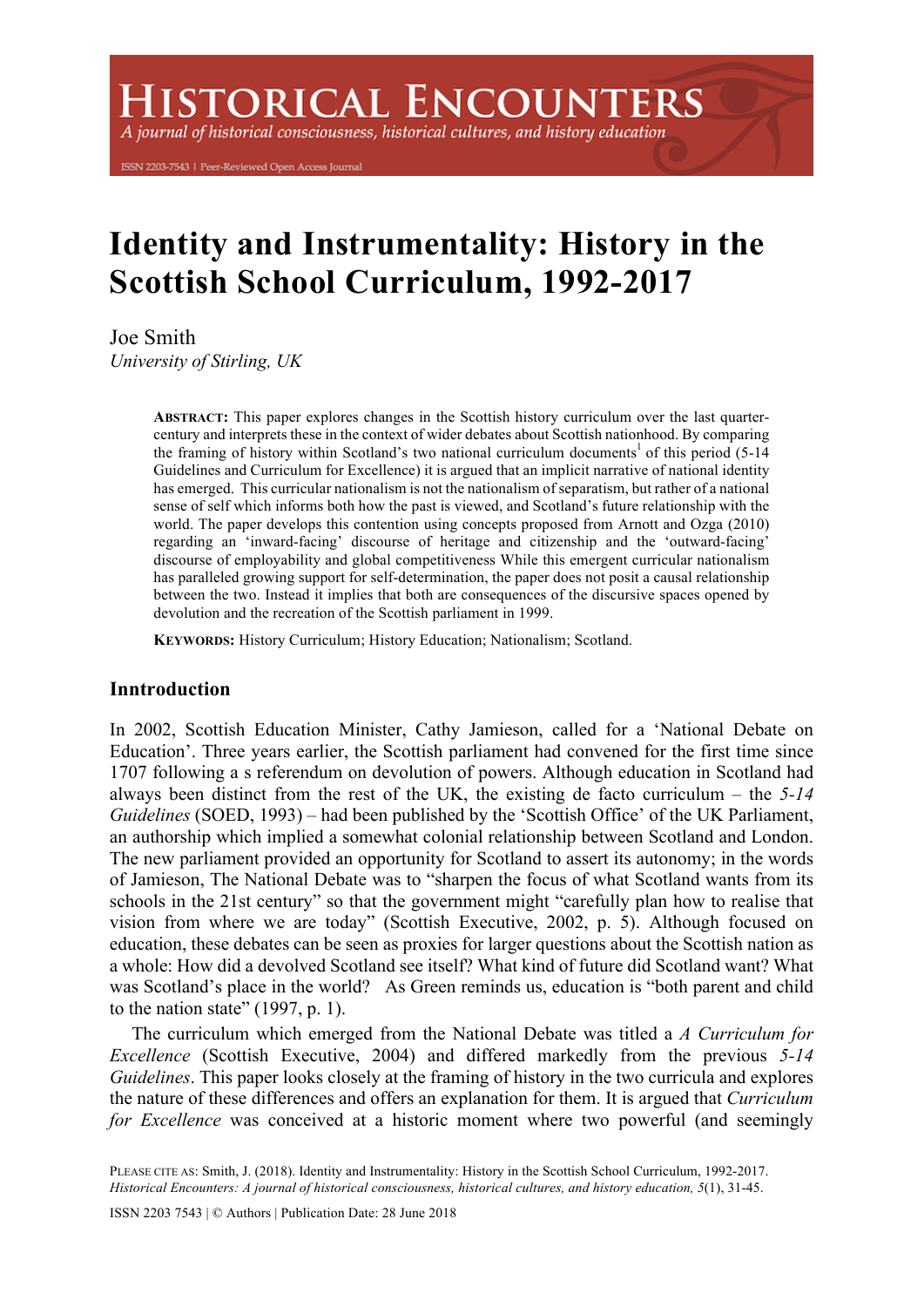antagonistic) discourses converged. The first of these was the flowering of national self-belief that came with the recreation of the Scottish parliament. The second was a supranational trend for education systems in the west to homogenise and coalesce around an instrumental businessfriendly approach to education (Avis, et al., 1996; Ozga & Lingard, 2007; Priestley, 2002). While Green (1997) has argued that the processes of globalisation inevitably diminished nationalism in the school curricula of advanced economies, Scotland stood apart from this: as an emerging nation, its nationalism fused with its globalism.

Following Arnott and Ozga (2010; 2016), it is suggested that these pressures created a form of civic nationalism consisting of an *inward* discourse which emphasises national 'flourishing' and an *outward* discourse which "foregrounds economic growth and references skills, smartness and success' and 'competitiveness'" (2010, p. 344). Although Arnott and Ozga associate these discourses with the Scottish National Party, it is argued that the same national self-image is evident in *Curriculum for Excellence* which aspires to the creation of successful learners, confident individuals, responsible citizens and effective contributors (Scottish Executive, 2004). These discourses are, in turn, manifested in the changing shape of history in the Scottish curriculum. In the shift from *5-14* to *Curriculum for Excellence*, Scottish history and identity has been given greater prominence but so too have employability skills and citizenship.

The paper will begin with a brief comparison of how History is framed in the *5-14 Guidelines* and *Curriculum for Excellence*. It will then move to an outline description of the kinds of nationalism implicit in the later curriculum, before exploring three dimensions of this nationalism (heritage, employability and citizenship) in more forensic detail.

#### **History in the** *5-14 National Guidelines* **(1993-2008)**

The 5-14 Guidelines document (SOED, 1993) is sometimes referred to as Scotland's first national curriculum (Kirk & Glaister, 1994), but, unlike the prescriptive English National Curriculum which was conceived at the same time, it had no statutory force. In terms of history, the curriculum largely affirmed the Scottish tradition of an interdisciplinary 'social subjects' approach (McGonigle, 1999). In the guidelines, historical learning was covered by a strand within social subjects termed, 'understanding people in the past'. The social subjects were themselves, in turn, considered a subset of a larger curriculum area called Environmental Studies.

Although the nested position of history implied that it had been accorded a lowly status, the content and framing of the curriculum suggested a sophisticated discipline-oriented approach. As well as the need for "adopting methods of historical enquiry" (SOED, 1993, p. 34), the aims of 'understanding people in the past' were stated, as outlined in table 1.

Studying people, events and societies of significance in the past in a variety of local, national, European and world contexts.

Developing an understanding of change and continuity over time, and of cause and effect in historical contexts.

Developing an understanding of time and historical sequence.

Developing an understanding of the nature of historical evidence by using a range of types of evidence to develop and extend knowledge about the past.

Considering the meaning of heritage and the influence of the past upon the present.

**Table 1**: Aims of 'Understanding People in the Past' (SOED, 1993, p. 34).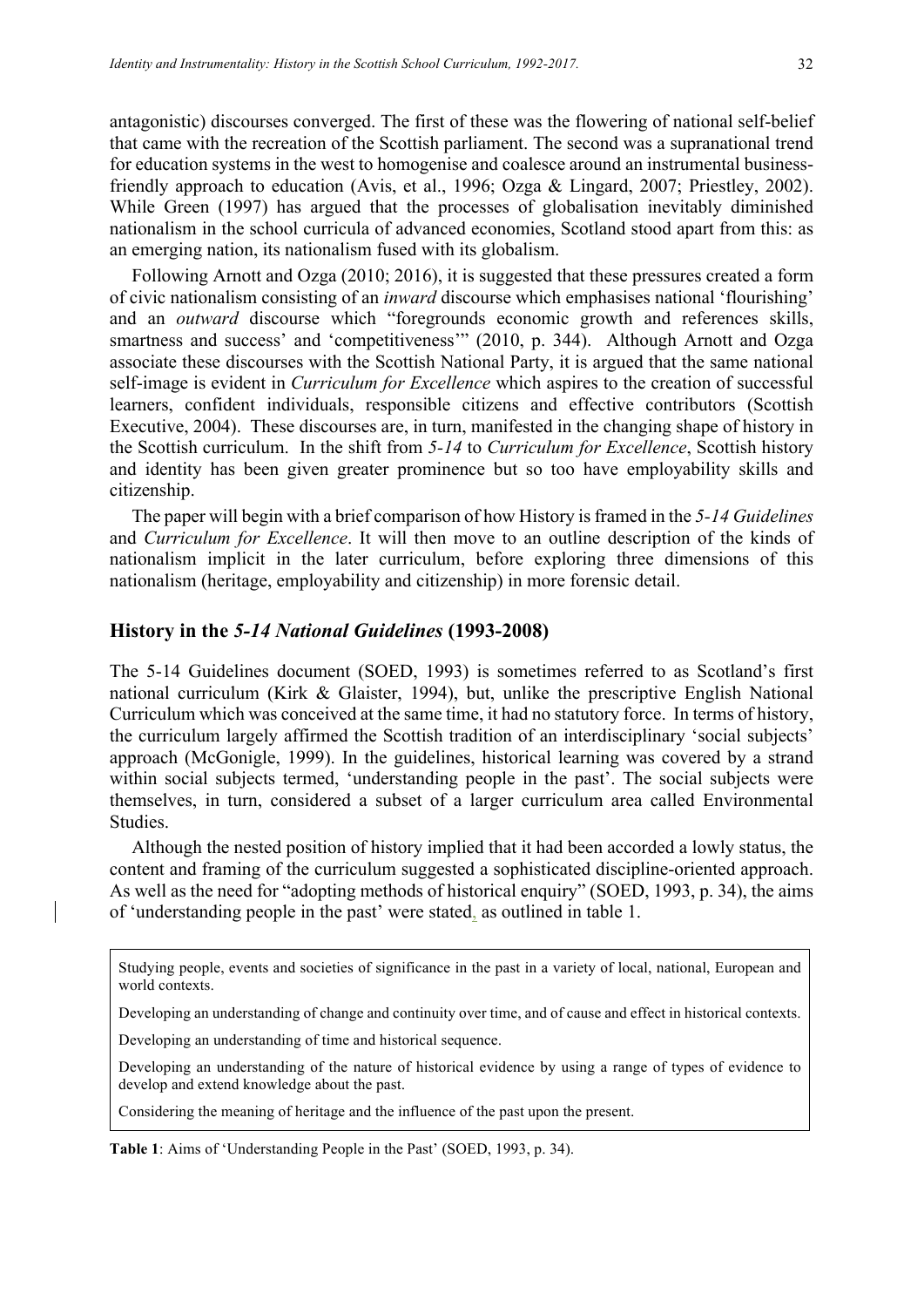These aims outlined a procedural definition of the subject: that the purpose of a historical education was not simply to develop a knowledge of the past, but also an understanding of how historians make sense of the past. In this respect, history in *5-14* shared a common intellectual ancestry in the Schools' Council for History Project (Schools' History Project, 1976; Rogers, 1979) with the contemporaneous English *National Curriculum.* This can best be seen in the way the 5-14 Guidelines conceived progression in history. In keeping with the approach outlined by Coltham and Fines (1971) *5-14* assumes progression in conceptual understanding across the whole age range. Thus, a focus on 'change and continuity' is emphasised throughout school, but whereas a child of 7 is expected to understand "changes affecting their own and other people's lives"; at 11 this has become "changes which have taken place over a period of time and comparison… with the present"; and at 14 'why some features change while others show continuity' (p. 34).

*5-14* also avoided prescribing which periods should be taught*.* Instead students were required to "experience a broad range of historical study" in "five main historical eras" (i.e. Ancient, Medieval, early modern, 1700-1900 and the Twentieth Century). Students were also explicitly expected to encounter "some studies which trace particular developments across time" (p. 34). The result was a curriculum which afforded considerable autonomy to teachers (although this autonomy was not always recognised (MacDonald, 1994; Priestley & Minty, 2013). It was also a curriculum which differed markedly from elsewhere in the UK – in their comparison the history curricula in the four nations of the UK, Phillips, *et al.* (1999) suggested that the 'organising principles' of the Scottish curriculum were 'Autonomy, choice, flexibility' in contrast to the English emphasis on 'citizenship' and 'central control'.

Several writers have proposed that interdisciplinary teaching of social studies militates against effective disciplinary history teaching. Osborne (2004) argues that social studies inevitably foregrounds social cohesion, while Levesque (2008) suggests that the existence of a social studies tradition in North America prevented the adoption of a disciplinary approach there until the late 1990s. The framing of history within 5-14 would seem to stand in opposition to this: combining a sharp disciplinary definition and a social subjects focus.

### **History in** *Curriculum for Excellence* **(2008-present)**

The *5-14 Guidelines* underwent review between 1998 and 2000 (LTS, 2000), but no substantive change was made to either the status or content of the history curriculum. The review did contain nods towards greater independence for each subject, including the suggestion that strands (of which 'Understanding People in the Past' was one) 'should be the main organizational features for planning' and that 'pupil attainment should be reported on in a way that aids progression in each of the social subjects' (p. 1). Despite these suggestions, historical education in Scotland remained under the umbrella of both Social Studies and Environmental Studies, and interdisciplinary planning and teaching was encouraged.

However, the modesty of these changes masked the more fundamental constitutional change arising from Scottish devolution. In 1999, the first Scottish Parliament since 1707 was formed (then known as The Scottish Executive) and in March 2002, a 'National Debate on Education' was announced by Education Minister, Cathy Jamieson. The consultation process attracted some 1,500 responses (Munn, et al., 2004) and in 2004 the outline document of *A Curriculum for Excellence* (Scottish Executive, 2004) was published. The National Debate had shown the Scottish public to be fairly conservative in their aspirations for the new curriculum (Munn, et al., 2004, pp. 440-448), but there was a shared view among policy makers that curriculum review had to mean more than a simple updating of *5-14* (Scottish Executive, 2003; 2004)*.*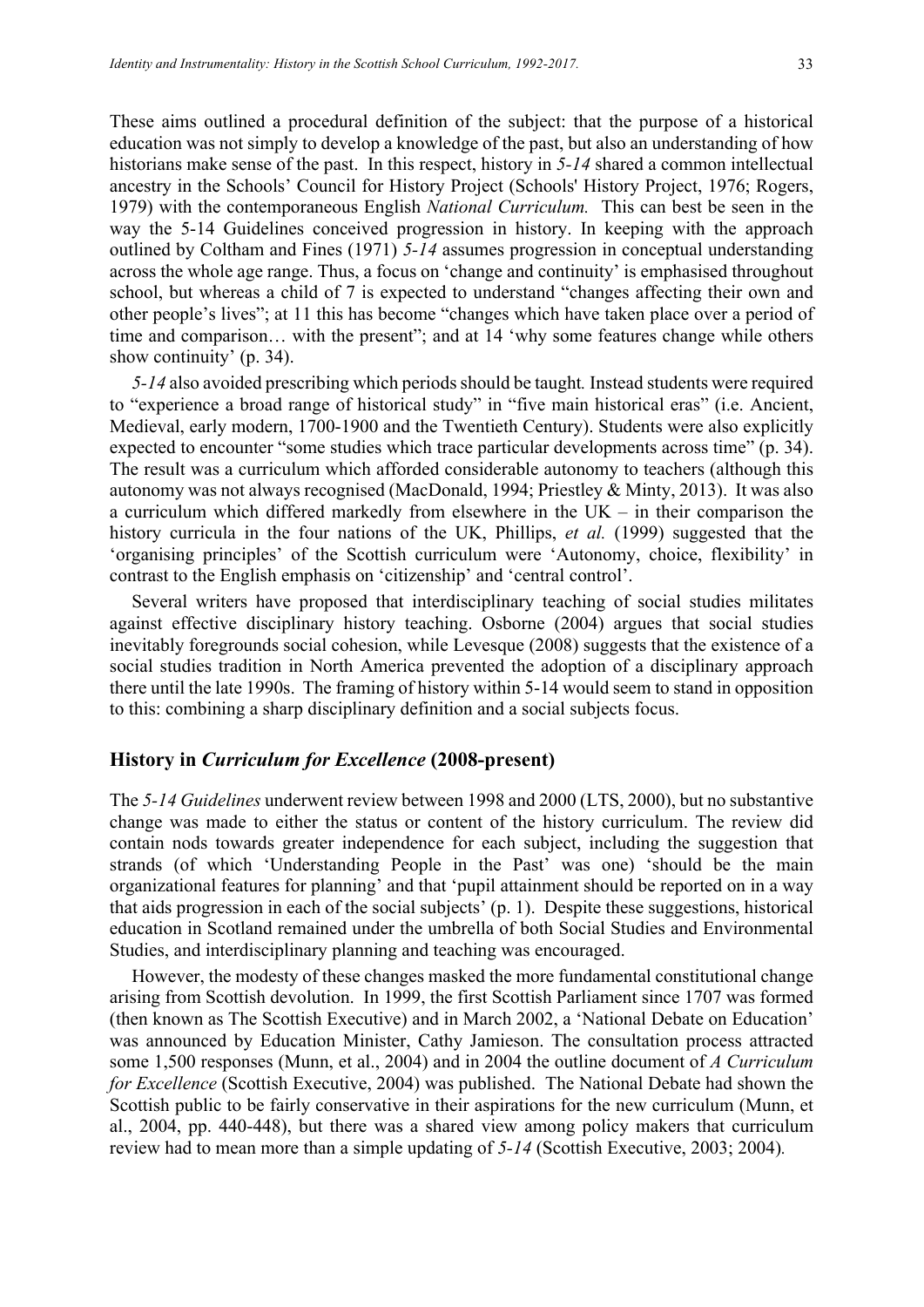CfE was based around four 'capacities' or aims: the development of successful learners, confident individuals, responsible citizens and effective contributors (Scottish Executive, 2004). Initially, policy makers gave the impression that this approach was incompatible with traditional subject disciplines with Minister for Education, Peter Peacock, saying of history "perhaps we will not be teaching it in the same way in a timetabled slot marked history, but as a contributor to broader forms of learning" (Munro, 2005). However, History's place in the curriculum (albeit under the title 'People, past events and societies') was assured after a campaign by the Scottish Association of Teachers of History (Henry, 2006). History remained a 'social subject', and would be expected to contribute the four capacities. A 2006 document, *Principles and Practice*, defined exactly what this contribution would be in terms of the 'experiences and outcomes' to which a child was entitled. In this way, history was instrumentalised by stealth – permitted to retain its unique identity, but placed in the service of broader educational aims.

#### **New Nationalism and** *Curriculum for Excellence*

Given the narrow defeat for independence (45%-55%) in the 2015 referendum, it is tempting to conflate Scottish nationalism with Scottish separatism. However, although the terms are not mutually exclusive, they are most definitely not interchangeable. In the pre-devolution era, Nairn clarified this when he wrote that politics in Scotland has turned into an orthographic battle between [nationalism in] the upper and the lower cases' (Nairn, 1995). While upper-case Nationalism called for "Scots to abandon their silent way and recover voice and presence as a nation-state", lower case nationalism proposes that culture and identity are sufficient to sustain nationality. As Nairn reminds us, when defined in these terms "almost everyone is some sort of nationalist."

Despite rising support for Scottish independence and electoral victory for the separatist SNP in the 2011 and 2015 Scottish elections, it is this 'lower case' nationalism which has seen the biggest gains. Research by Paterson *et al.* (2001, p. 105) indicated that the 1999 referendum which re-created the Scottish parliament caused a surge in people self-identifying as 'Scottish' as opposed to 'British'. The most recent surveys concluded that that 52% view their identity as primarily Scottish, 29% as equally Scottish and British and just 8% as primarily British (Scotcen, 2016). This weaker form of nationalism pervades *Curriculum for Excellence,* and represents a consensus view of nationhood which crosses party-political divisions: this was a curriculum written under a unionist Labour/ Liberal Democrat coalition which was adopted wholesale by the separatist SNP following their 2007 election victory.

As Billig (1995) has argued, nationality is usual a 'banal' characteristic, taken for granted much of the time and which is only becomes overwhelming in certain circumstances (such as migration or war). However, nationalism, even in Nairn's lower case, is underpinned by a view that there is something unique and valuable about a particular country. In the case of Scotland, a distinctive language, culture, landscape and traditions buttress national identity. Scotland's education system offers a good example of this distinctiveness. Supposedly underpinned by values of inclusivity (Paterson, et al., 2001) and breadth (Davie, 1961), it is often contrasted with the narrow elitism of England by proud Scots (McCrone, 1992). Like all national myths, it is debateable whether these principles are reflected in reality, but it is, nevertheless, part of the narrative which shapes Scottish identity.

However, the nationalism which guides *Curriculum for Excellence* is something more than nostalgia, it is coupled with a belief that Scotland and its people have a unique contribution to make to the world. The education system, therefore, is both a site of identity construction and the vehicle through which this identity can be mobilised. It is the self-confidence conferred by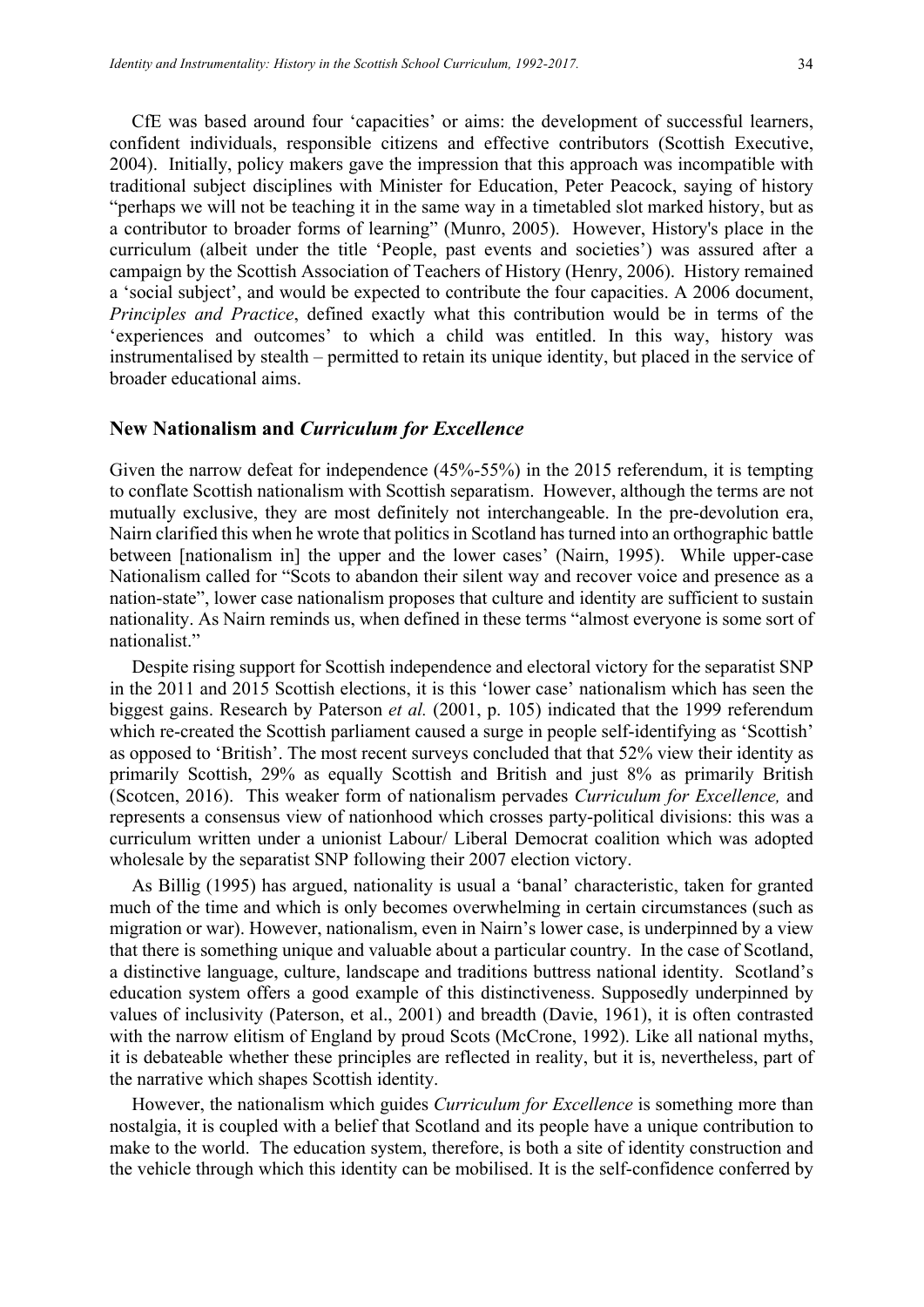nationhood and patriotism which enables Scotland to take its place on the global stage. The remainder of this paper will substantiate this argument by analysing the way in which three themes (heritage, employability and citizenship) are treated differently by *5-14* and *Curriculum for Excellence.* A comparison of the two curricula will show a considerable shift in emphasis: heritage moves from something to be critiqued to something which is to be appreciated, while employability skills and citizenship move to the forefront.

#### **Curriculum Change in Focus – Case Study 1 –Heritage and identity**

As McCrone (1997) has argued, "Heritage has uncommon power in Scotland because it is a stateless nation" (p. 43). However, heritage in Scotland is more than a mystical component of national identity, it is also a source ofconsiderable income. The Scottish brand has extensive global recognition both in its tangible produce (whiskies, salmon and shortbread) and the intangible 'Scottishness' of moorland, tartan and bagpipes. Scotland has marketed its national identity effectively, and vies with Ireland for the title of small country with greatest global reach. Heritage is not in itself harmful, but it is not to be confused with history; instead, it is the use of history to support an aim in the present (Lowenthal, 1996).

The presence (or absence) of Scotland's own national history in its curriculum has long been a cause for debate (McLennan, 2013; Hillis, 2010; SCCC, 1998). As in many other countries, young people's perceived ignorance about the historical canon of their nation has been interpreted as *prima facie* evidence of the inadequacy of the curriculum. The only major empirical Scottish work in this area (Wood & Payne, 1997) is now some twenty years old, but it revealed misconceptions about Scotland's past which Wood was later to blame on the lack of core content in the *5-14 Guidelines* (1998; 2003). Wood argued that the absence of a coherent core of Scottish history had allowed a narrative of English dominance and Scottish subjugation to develop. Consequently, Wood argued, children's ignorance of the past was not random, but followed a pattern of powerlessness and victimhood, which fostered resentment towards Scotland's southern neighbour. Wood also argued that this identity also pervaded the media and many heritage sites (Wood, 2003, p. 76).

Writing about *5-14*, Wood argued that "The school curriculum should play a crucial part in enabling future citizens to recognise media images of the past for what they are: at present the evidence suggests that it is failing to do this" (1998, p. 214). Wood's proposed solution was a common core of Scottish history which would enable Scots to be more critical of everyday representations of historical events. However, whatever the value of a common core, perhaps this is a cure for a misdiagnosed disease. As McCrone argues, "being able to show that heritage is not 'authentic'… is not the point. If we take the Scottish example of tartanary, the interesting issue is not why much of it is 'forgery' but why is continues to have such cultural power" (McCrone, 1997, p. 51).

McCrone provides a neat summary of the value of a focus on historical interpretations in the school curriculum; that is, the need to teach children how the past is mediated for consumption. Seixas (2000) has been particularly insistent on the need for children to engage with questionable accounts of the past in order to provide a 'resource' from which children can construct multi-layered identities. In the context of the Scottish curriculum, the answer is not to wish away heritage or dismiss it as frippery, but to induct children to an intellectual community which assesses heritage in its own terms: as a creative industry with frameworks and aspirations very different from academic history.

A brief anecdote might serve to contextualise this. In 2008, the Scottish Nationalist Education Minister, Fiona Hyslop, turned her attention to the history curriculum, describing *Flower of Scotland* (the unofficial national anthem) as "a wonderful combination: a stirring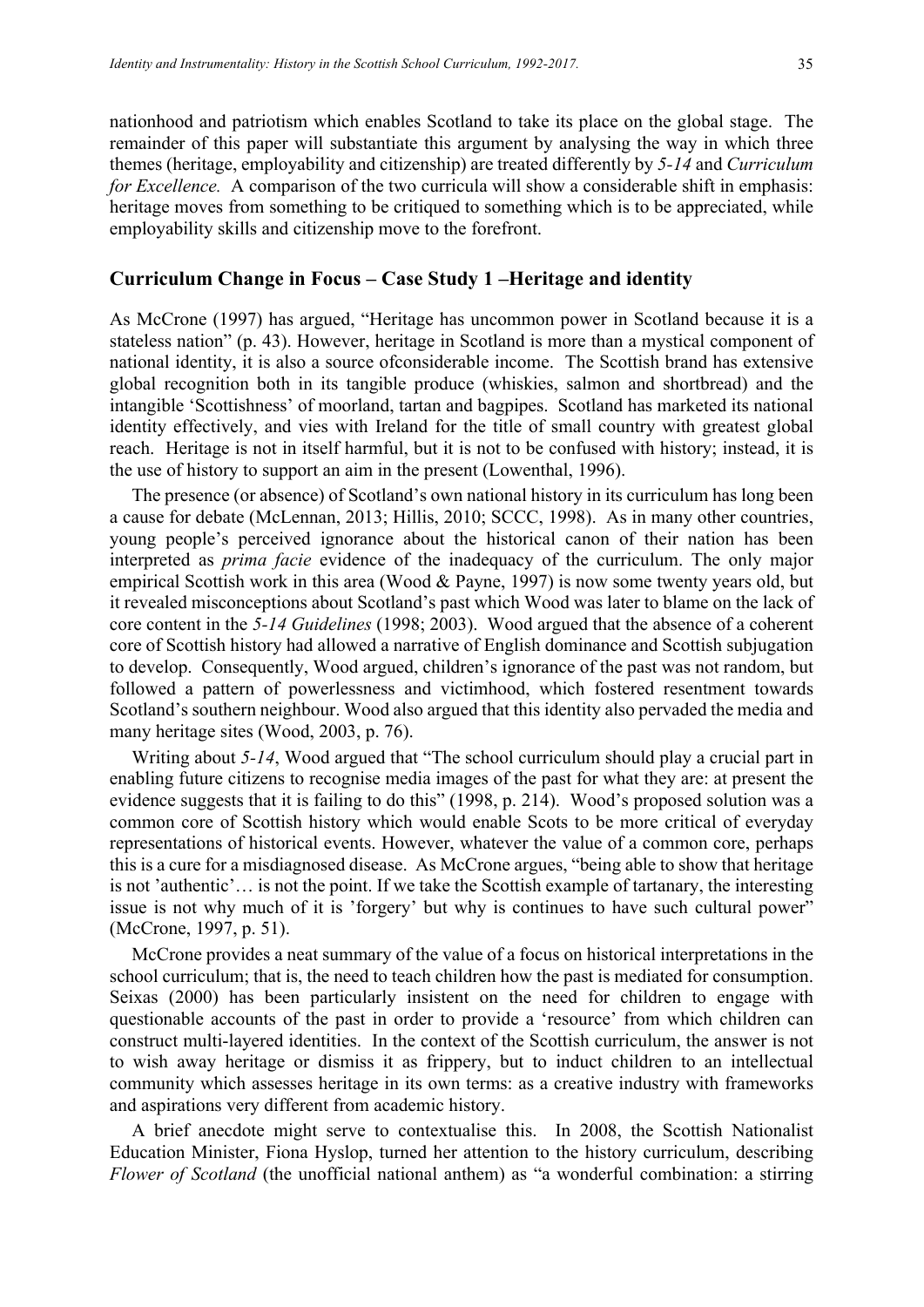anthem and a history lesson. What a marvelous achievement it would be to arouse the same passion in people about the rest of this proud nation's history" (Hyslop, 2008). While it is not uncommon to hear a politician speak of using the history curriculum 'to arouse passion' for 'this proud nation's history', Hyslop's choice of example is curious. Although *Flower of Scotland* is superficially about the 1314 Battle of Bannockburn, it contains no account of the battle itself. The song, in fact, bemoans the loss of the spirit of national resistance which motivated the Scots at Bannockburn – it is not a song about Bannockburn, but a song about the *spirit* of Bannockburn. The song is, however, an important historical artefact in another regard: written in the 1960s when Scottish separatism was a minority view, it evokes a Scotland of 'hill and glen' and calls on Scots to 'rise now and be the nation again'. If *Flower of Scotland* is a history lesson as Hyslop claims, it is surely an object lesson in how interpretations of the past can be used to foment ideas of nationhood.

*Curriculum for Excellence* provided the opportunity to introduce this kind of critical awareness of interpretations. However, the context of rising nationalism in the post-devolution era meant there was little popular demand for such a change. Instead, the Scottish Association of History Teachers (SATH) seemed ambivalent on this subject with its President writing,

Let me say, unequivocally and unashamedly, that SATH will continue to advocate the central importance of history in the curriculum… because we believe that as Scotland develops as a country with its own Parliament in the twenty-first century, it is essential that its young people have a sense of their heritage and identity (Henry, 2006, p. 35).

The need to ensure young people had a 'sense of heritage and identity' meant that teaching of heritage became *less* critical in the transition from *5-14* to *CfE.*

| 5-14 Guidelines (1993-2008)                                                                                                                                                                        | Curriculum for Excellence $(2008 - present)$                                                                                                                                                    |
|----------------------------------------------------------------------------------------------------------------------------------------------------------------------------------------------------|-------------------------------------------------------------------------------------------------------------------------------------------------------------------------------------------------|
| "the meaning of heritage and ways of preserving<br>selected features of the past' and 'the background and<br>issues in preserving an aspect of local or national<br>heritage" (SOED, 1993, p. 35). | "develop my understanding of the history, heritage<br>and culture of Scotland, and an appreciation of my<br>local and national heritage within the world" (Scottish<br>Government, 2006, p. 1). |
| Make informed judgements about the value for<br>themselves and others of respecting and preserving<br>particular aspects of community heritage. (SOED,<br>1993, pp. 44-45)                         |                                                                                                                                                                                                 |

**Table 2**: References to teaching of heritage from 5*-14* to *CfE*

In *5-14*, heritage was not assumed to have an intrinsic value. Instead, value was to be judged by the child, not only in terms of its worth to the child himself, but its potential worth to other communities or individuals. In other words, children had to engage with questions of what aspects of the past matter to which people and why; the historical concept of significance (Seixas & Peck, 2004; Wrenn, 2011). While no empirical data survives to recount how this was enacted in the classroom, the notion of exploring 'the issues in preserving an aspect' of heritage opens the door to intriguing questions about what it means to preserve something, how heritage ought to be contextualised, the appropriate balance between conservation and restoration. In short, there existed in the *5-14 Guidelines*, a basis upon which a more sophisticated idea of historical interpretations could have been built.

Instead, in *Curriculum for Excellence* the idea of heritage shifted from one which children were expected to interrogate, to one which they were supposed to 'appreciate'. Furthermore,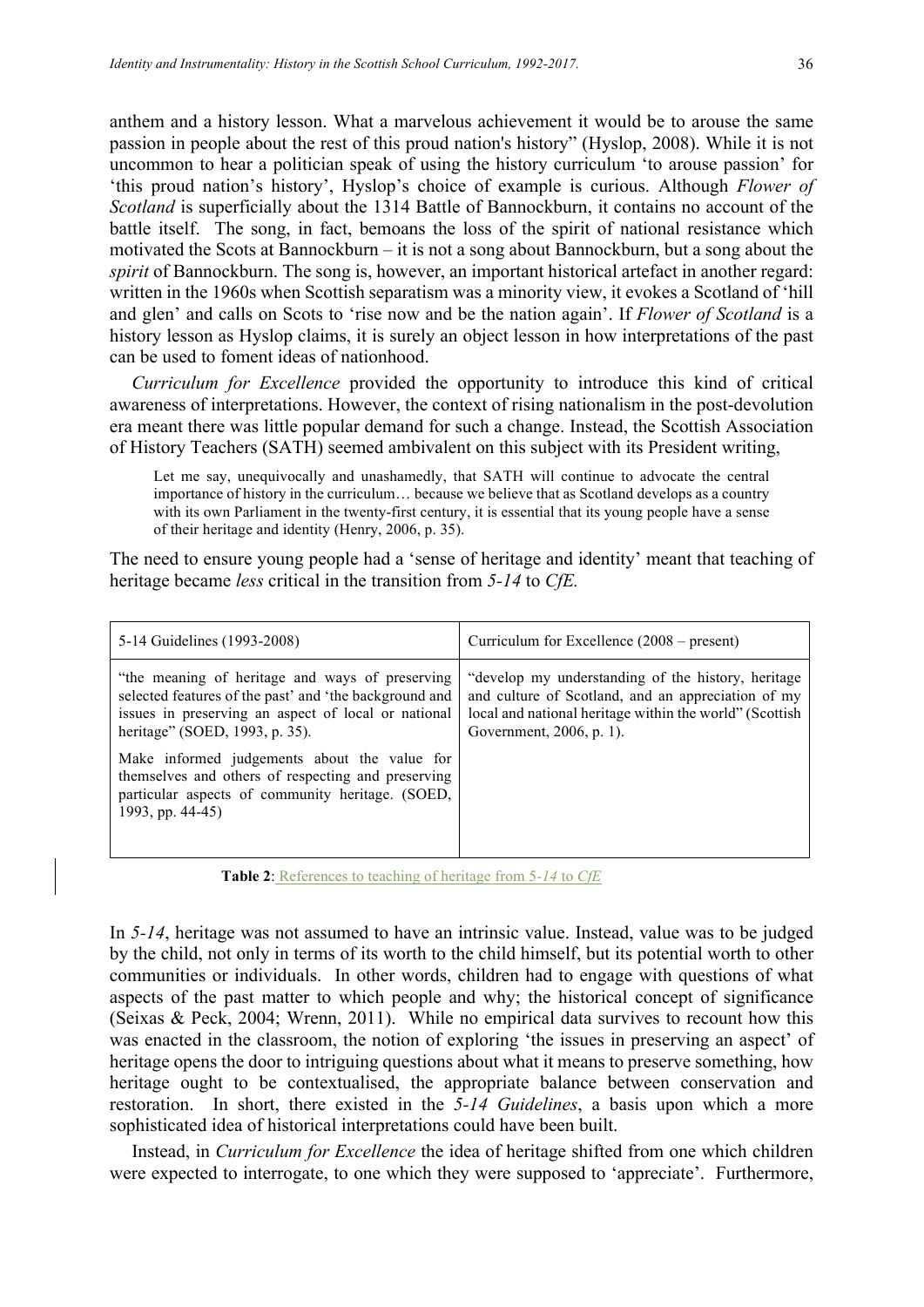there is a linguistic slip which implies 'my' national heritage is interchangeable with 'the heritage and culture of Scotland'. In this formulation, heritage is a feature of place, not a feature of identity and leaves confused the position of new arrivals who might find that 'my national heritage' is different from that of the country in which they now live.

In one sense, this parallels the view espoused by pro-independence campaigners that Scottish nationality is civically, rather than ethnically determined. However, as Hearn (2000, p. 194) writes:

'nationalism's civicness is culturally determined… This is not to say that it is irrational, but simply that its rationality… is culturally embedded, transmitted and sustained'. Inevitably, this cultural and linguistic capital are more readily accessible to 'ethnic' Scots, than to the recently arrived – perhaps undermining the sharp ethnic/ civic distinction.'

Paterson et al. (2001, pp. 156-157) make a similar point:

cultural transmission is both a means by which incomers are brought into the national community and a way in which that community's values are sustained… But by the very fact of being associated with Scottish national identity, that community becomes an ethnic fact about Scottishness. And therefore, potentially excluding those who – despite the open invitation to do so – refuse to identify with Scottishness.

In other words, an emphasis on heritage can inadvertently become a kind of assimilationism.

To be clear, my argument is not that the treatment of heritage in *Curriculum for Excellence* is regressive or exclusionary, but simply that it is less critical than in the curriculum it replaced. In part, this is because learning about the past in *Curriculum for Excellence* is not simply studying history, but an aspect of the development of the 'responsible citizens' and 'effective contributors' demanded by the curriculum.

# **Curriculum Change in Focus – Case Study 2 – Employability**

*Curriculum for Excellence* has been subject to considerable academic attention as an archetype of twenty-first century curriculum design (Priestley & Biesta, 2013). Of particular interest are the aims of the curriculum, the so-called four capacities, which aspire to develop children: as successful learners, confident individuals, responsible citizens and effective contributors (Scottish Executive, 2004). These capacities have been criticised variously for their epistemic vacuity (Priestley, 2011); their narrow conception of citizenship (Biesta, 2013b); their individualisation of learning (Biesta, 2006); and as social control (Watson, 2010). Clearly Scotland is not unique in this respect, competencies have become the dominant model for framing curricula all over the world and, as Moore and Young (2001) have argued, demonstrate a shift towards a utilitarian instrumentalist conception of knowledge in advanced economies.

It is not the intention to repeat these arguments here, but to consider the case of Scottish children's historical education in this regard. Just as the shift from *5-14* to *CfE* saw changes in the way national history was presented, so the wider purpose of history in the curriculum changed too. Where *5-14* had emphasised a disciplinary understanding of the subject, in *Curriculum for Excellence* historical learning is conceived as just one of many areas in which children can demonstrate generic skills or competencies which affirm their work-readiness or good citizenship.

The employability discourse has become so hegemonic in Scottish education, even history educators are held in its thrall. In a chapter on the current state of history education in Scotland, the former president of the Scottish Association of History Teachers (SATH) wrote,

Foremost in the minds of History educators is that the study of history develops young people with the essential, skills, knowledge, attributes and personal dispositions to succeed in learning, life and work (McLennan, 2013, p. 574).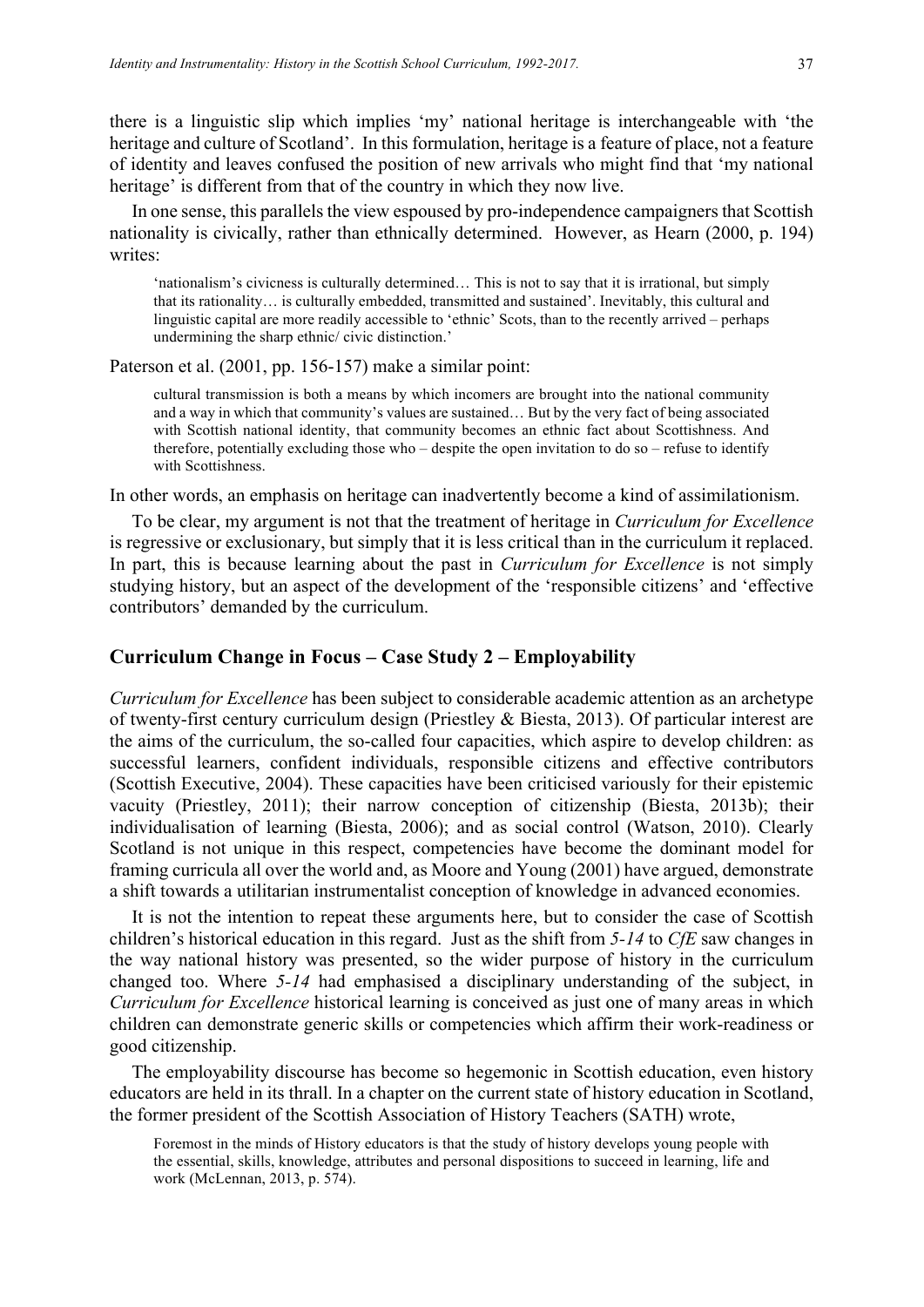In this short extract, the key tropes of modern technical-instrumentalist discourse are evident: education is a private good which allows the individual to succeed economically. However, the statement gives no indication of the distinctive and unique contribution that an understanding of the past might confer. Even if one agrees with the stated aims, we might very well ask whether these skills ought to be 'foremost' in the mind of history educators. Or why such generic skills must be developed through a specifically historical education?

*Curriculum for Excellence* proceeds on the basis that education confers competence rather than conceptual understanding; in other words, it focuses on what children should be able to do rather than on what they should know (Biesta & Priestley, 2013b). However, while competencybased education might be effective in professional and vocational learning (where there is a close correlation between knowing and doing), these linkages do not hold true when applied to more conceptual learning and create distorted progression models. In *5-14*, teachers were told what children's 'studies should involve'; however, in *CfE* this approach is replaced with learner-centred 'I can' statements. Priestley & Humes (2010, p. 353) have described this approach as "an artifice devised by the planners, rather than a true reflection of the learning process" (2010, p. 353). But it is an artifice that is far from neutral in effect.

The effects can be seen in the way the two curricula treat 'evidence'. In *5-14* children were expected to "develop an understanding of the nature of *historical* evidence"; however, in CfE evidence is not something that is *understood* but something that children show they can *do*. Consider the following progression which is to take place between the ages of 7 and 13 in *CfE*:

- I can use primary and secondary sources selectively to research events in the past. SOC 2-01a
- I can use my knowledge of a historical period to interpret the evidence and present an informed view. SOC 3-01a
- I can evaluate conflicting sources of evidence to sustain a line of argument. SOC 4-01a

As I have argued elsewhere (Smith, 2016), these competencies are in reverse order of historical complexity. Level Four has nothing uniquely historical about it, while Level Two describes the day-to-day work of a researcher in a university history faculty. Indeed, Level Four embodies a common fallacy, that an ability to use evidence is a generic competence to which history can contribute and that what counts as 'evidence' – or, by extension, proof - means the same thing in different disciplines. Ashby (2011) is clear that this reconceptualisation of evidence as a 'skill' has been detrimental to history's disciplinary integrity in school curricula,

Treating evidence as a skill, focusing only on the routine interrogation of sources and limiting historical enquiry to the construction of personal opinions have left history justifying its place on the curriculum in ways that underplay its value as knowledge (p.137).

In the *5-14 Guidelines*, evidence was understood as a concept in relation to history as a discipline, in CfE *using* evidence is a generic skill that history can help improve.

The borrowing of 'I can' statements from vocational education has a further effect: it elevates the demonstration of understanding above the understanding itself. The result is a performative curriculum: one which asks children to show that they can *do* things, rather than showing they can *understand* things. The range of verbs used is impressive: children must present, assess, use, express, describe, explain and investigate. But while understanding can be shown through demonstration; demonstration does not in itself necessarily imply understanding. By reframing understanding as competencies, the continuum of superficial to complex understanding is replaced by the binary can/can't. Consider the following:

I can present supported conclusions about the social, political and economic impacts of a technological change in the past. (SOC 4-05a)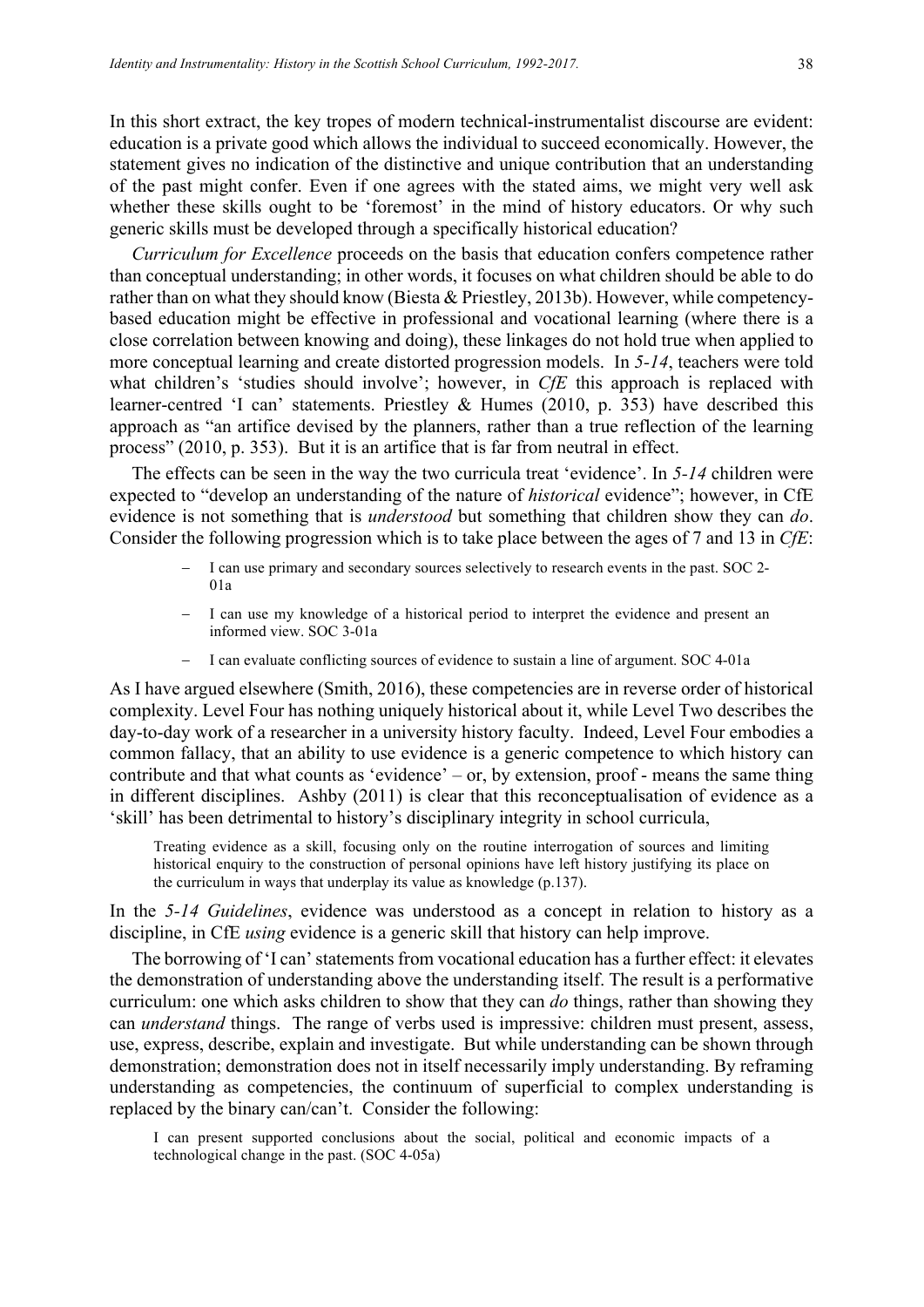As a fourth level competency, this is considered the highest level that a child aged 13 might achieve, but it contains no suggestion that conclusions might be more or less sophisticated. Furthermore, the emphasis here is not on understanding change as a concept but a specific instance of change in the singular. Ormond (2016) has shown how similar formulations in the New Zealand curriculum have had unintended consequences, encouraging teachers to concentrate on smaller and smaller units of the past so that they can demonstrate that they have met the competence without reference to broader contextual knowledge which, while crucial to understanding, are 'superfluous' in the pursuit of showing what one can do.

The emphasis on singular instances rather than broader understanding has an even more distorting effect when CfE specifies substantive concepts. Haenen and Schrinjnemakers (2000) propose three kinds of substantive concept: everyday (e.g. 'fashion), unique (e.g. D-Day) and inclusive (e.g. king, parliament), of which the last is the most complex. Inclusive substantive concepts are complex because, although kings and parliaments can be found throughout history, the precise nature of these differ by time and place. Children can only develop sophisticated understandings of these concepts by encountering them in a range of geographical and temporal contexts and by assimilating these examples into a general schema, a process which van Drie and van Boxtel (2003) call "negotiation of the meaning of concepts*.*" *Curriculum for Excellence*'s reliance on 'I can' statements leads to the use of single examples to stand for the inclusive concept: for example, students should investigate *a* meeting of cultures (SOC 4-05c); attempts to resolve *an* international conflict (SOC 4-06c) and *a specific instance* of the expansion of power (SOC 4-06d). In this way, instances come to stand for the conceptual – power becomes an example to be learned, rather than a mutable historical concept. The danger with exempla is that they can become *exemplum*, morality tales which make a universal claim. But when history becomes parable in this way, the moral of the fable determines the examples that are chosen.

# **Curriculum in Focus - Case Study 3 – Citizenship**

The employability agenda exerts a distorting influence on the presentation of history, but so too does the emphasis on citizenship which emerged between the *5-14 National Guidelines* and *Curriculum for Excellence*. Citizenship as a curricular aim is often distinguished from with 'civics' or 'political literacy'. While civics education develops a familiarity with the institutions of the state and civil society, citizenship education implies an induction into this society. Citizenship education therefore, is inherently uncritical; it assumes the rationality of existing practices and socialises the student to conform to these. As Osborne (1991) pointed out, it is noticeable how frequently the word 'responsible' occurs in citizenship education discourse as a synonym for obedient.

In *5-14*, civics education was wholly contained in a strand called 'People in Society' which covered topics such as 'social rules, rights and responsibilities' and 'economic organisation and structures' (SOED, 1993, pp. 36-37). In *Curriculum for Excellence*, the purview of 'People in Society' was extended as it was reframed 'People in Society, Economy and Business.' Alongside this, a greater integration of social subjects was pursued – citizenship education would not be siloed in a single curriculum strand, but would be an overarching aim for all social subjects.

The promotion of active citizenship is a central feature of learning in social studies as children and young people develop skills and knowledge to enable and encourage participation (Scottish Government, 2006, p. 3).

In this example, citizenship is not something that one learns about, but something one embodies – active citizenship is to be promoted and participation is to be encouraged, not just in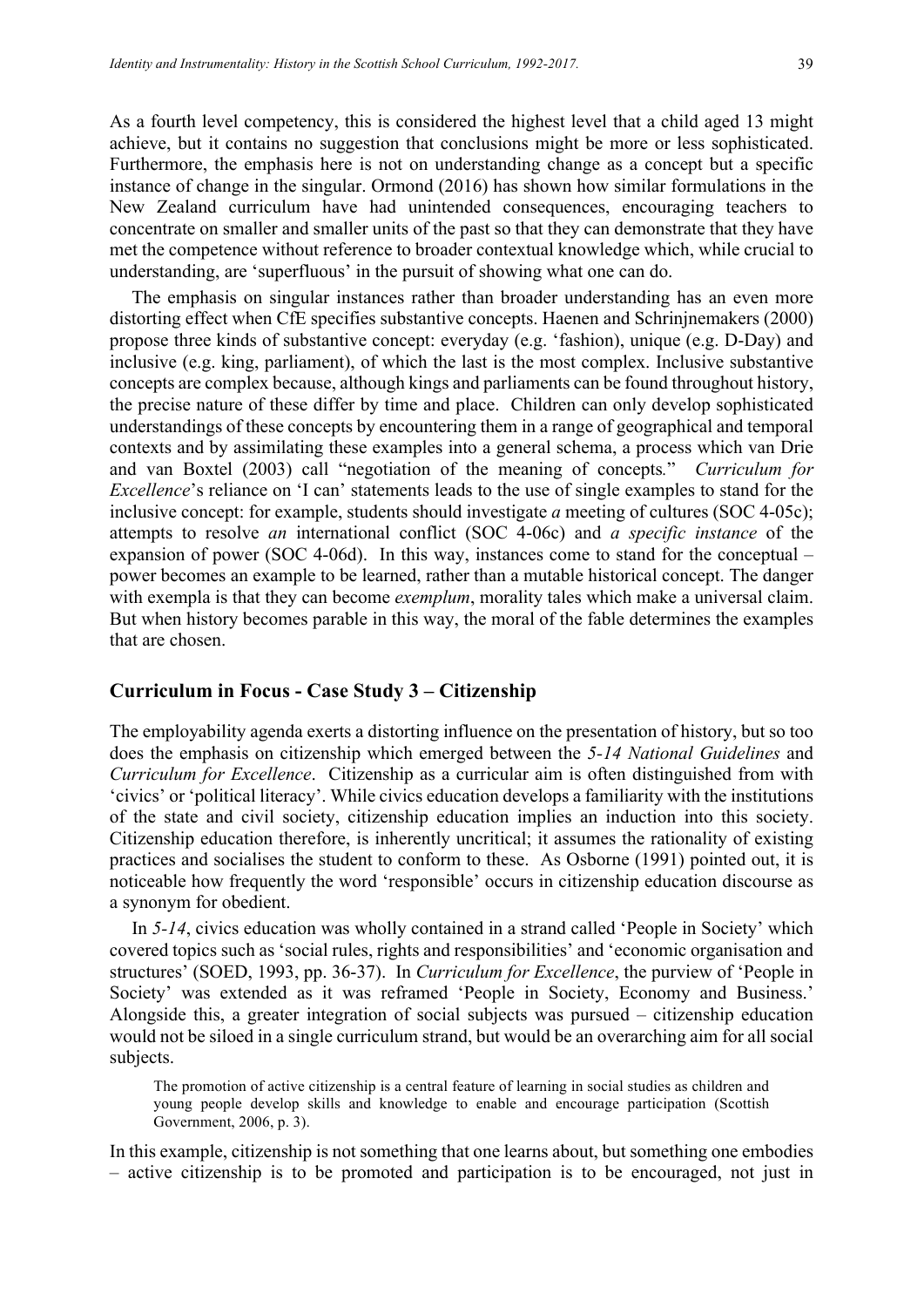citizenship lessons, but in all social subjects. This extract exemplifies Watson's (2010, p. 99), argument that CfE "is concerned with setting out not what children are expected to know, but how they should be" and that "CfE is aimed at producing the 'good subject', the 'entrepreneurial self', for and within the control society."

History can only be turned towards this kind of socialisation, if its disciplinary integrity is compromised. Consider the following outcome which is specified within the domain of 'People, Past events and societies' (History),

I can make reasoned judgements about how the exercise of power affects the rights and responsibilities of citizens by comparing a more democratic and a less democratic society. SOC 4- 04c (Scottish Government, 2006).

The phrasing here is tortured because of the need to frame historical learning in terms of the genericised 'rights and responsibilities of citizens'. The problem, of course, is that the rights and responsibilities of citizens throughout history have been influenced by factors far larger than the prevailing constitutional arrangements, not least time, wealth and geography. It is difficult to see what children could profitably learn from comparing the participatory democracy of the Iroquois with Stalin's Russia. Furthermore, the curriculum assumes that ideas of 'more and less democratic' are settled concepts, but 'democracy' has no fixed definition: was ancient Athens more democratic than Victorian Britain? How democratic were the United States before 1865? Was Britain a democracy during World War Two as elections were suspended, newspapers censored and soldiers conscripted? The overarching curriculum aim to promote active citizenship and encourage participation, overrides the need to ask these difficult, but vital questions. Again, the idea of democratic is treated - like power in the earlier example - as an unproblematic universal concept. *Curriculum for Excellence* calls history into service when it is perceived to be of use in bolstering its societal aims.

# **Conclusions**

Scottish education has long conceived of history in terms of 'social subjects', but the implications of this definition has changed over time. Under the aegis of the *5-14 National Guidelines*, 'social subjects' was a curriculum organiser which meant little in practice – history had a clear disciplinary identity which defined educational outcomes in terms of conceptual historical understanding. Although *Curriculum for Excellence* continued the language of social subjects, history became something of a *socialising* subject. History is now used variously to assert national identity, promote an employability discourse and to socialise children as responsible Scottish citizens. This is not to say that the curriculum has become a sinister exercise in behaviour modification, but that the curriculum embodies widespread assumptions about the kind of society modern Scotland sees itself as, and the kind it aspires to be. In this sense, Scotland is far from unique. As Priestley and Biesta (2013) have shown, governments around the world have adopted competency based curricula as a policy which both invests in individuals and facilitates economic growth. In Scotland, however, this discourse of growth must be reconciled with the fact that Scotland is not an independent sovereign nation (at least, not yet).

In this respect also, Scotland is not unique; studies of history teaching in sub-national jurisdictions are commonplace (for example in Flanders (Van Havere, et al., 2017), Quebec (Levesque, 2017) or Catalonia (Sant, 2015)). However in each of these jurisdictions, there exists a strong linguistic dimension to national identity. In contrast, only 1.1% of the Scottish population reported an ability to speak Gaelic in the 2011 census, while Scotland's other native language, Scots, struggles for linguistic recognition. Scotland, therefore, reaches for other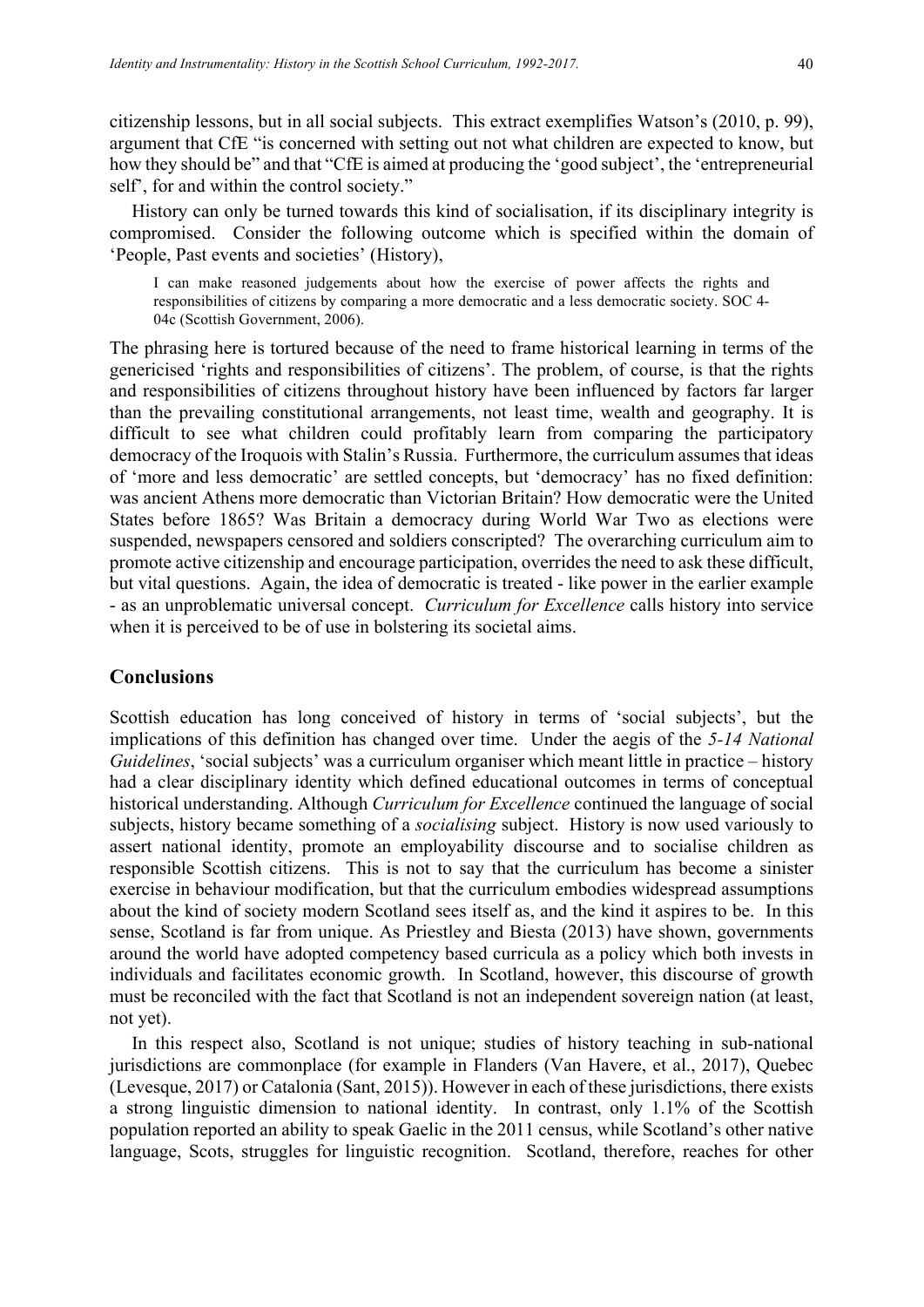markers of identity and finds them in its history curriculum. In the process, the unique contribution of history has been lost.

In *5-14*, Scotland possessed a curriculum which defined history as a way of knowing about the past; in doing so, it made few assumptions about what should be taught and why. Clearly, this approach is not perfect and relies on skilled interpretation by teachers, but it was at least a curriculum which understood something of the complexity of learning about the past. In contrast, an ahistorical confidence pervades *Curriculum for Excellence*: history is presented instead as preparation for the challenges of the twenty-first century. In the curriculum, history has value insofar as it supports children's ability to contribute to Scotland's development as a dynamic economy on the global stage.

The historical method provides a route to minimising presentism in our thinking and to making our claims about the past cautious and contingent. Children learn a vital lesson from history: that just as what seems strange now once felt familiar, so today's familiarities will one day seem strange. Ironically, it is precisely C*urriculum for Excellence's* appeal to the discourse of modernity which has already begun to date it.

# **References**

- Arnott, M. & Ozga, J. (2010). Education and Nationalism: the discourse of education policy in Scotland. *Discourse: Studies in the cultural politics of education,* 31(3), 335-350.
- Arnott, M. & Ozga, J. (2016). Education and nationalism in Scotland: governing a 'learning nation'. *Oxford Review of Education,* 42(3), 253-265.
- Ashby, R. (2011). Understanding Historical Evidence: Teaching and Learning Challenges. In: I. Davies, Ed. *Debates in History teaching.* Abingdon: Routledge, 137-147.
- Avis, J. et al. (1996). *Knowledge and Nationhood: Education, Politics and Work.* London: Cassell.
- Biesta, G. (2006). *Beyond Learning: Democratic Education for a Human Future.* Boulder CO: Paradigm.
- Biesta, G. (2013). Responsible Citizens: Citizenship Education between Social Inclusion and Democratic Politics. In: M. Priestley & G. Biesta, eds. *Reinventing the Curriculum: New trends in Curriculum Policy and Practice.* London: Bloomsbury, 99-116.
- Biesta, G. & Priestley, M. (2013). Capactities and the Curriculum. In: M. Priestley & G. Biesta, eds. *Reinventing the Curriculum.* London: Bloomsbury, 35-49.
- Billig, M. (1995). *Banal Nationalism.* London: Sage.
- Brant, J., Chapman, A. & Isaacs, T. (2016). International Instructional Systems: social studies. *The Curriculum Journal,* 27(1), 62-79.
- Bruner, J. (1960). *The Process of Education.* Cambridge, Mass.: Harvard University Press.
- Chancellor, V. (1970). *History for their Masters: Opinion in the English History Textbook 1800-1914.* Bath: Adams and Dart.
- Coltham, J. & Fines, J. (1971). *Educational Objectives for the Study of History.* London: Historical Association.
- Crawford, K. (1995). A History of the Right: The Battle for Control of National Curriculum History. *British Journal of Education Studies,* 43(4), 433-456.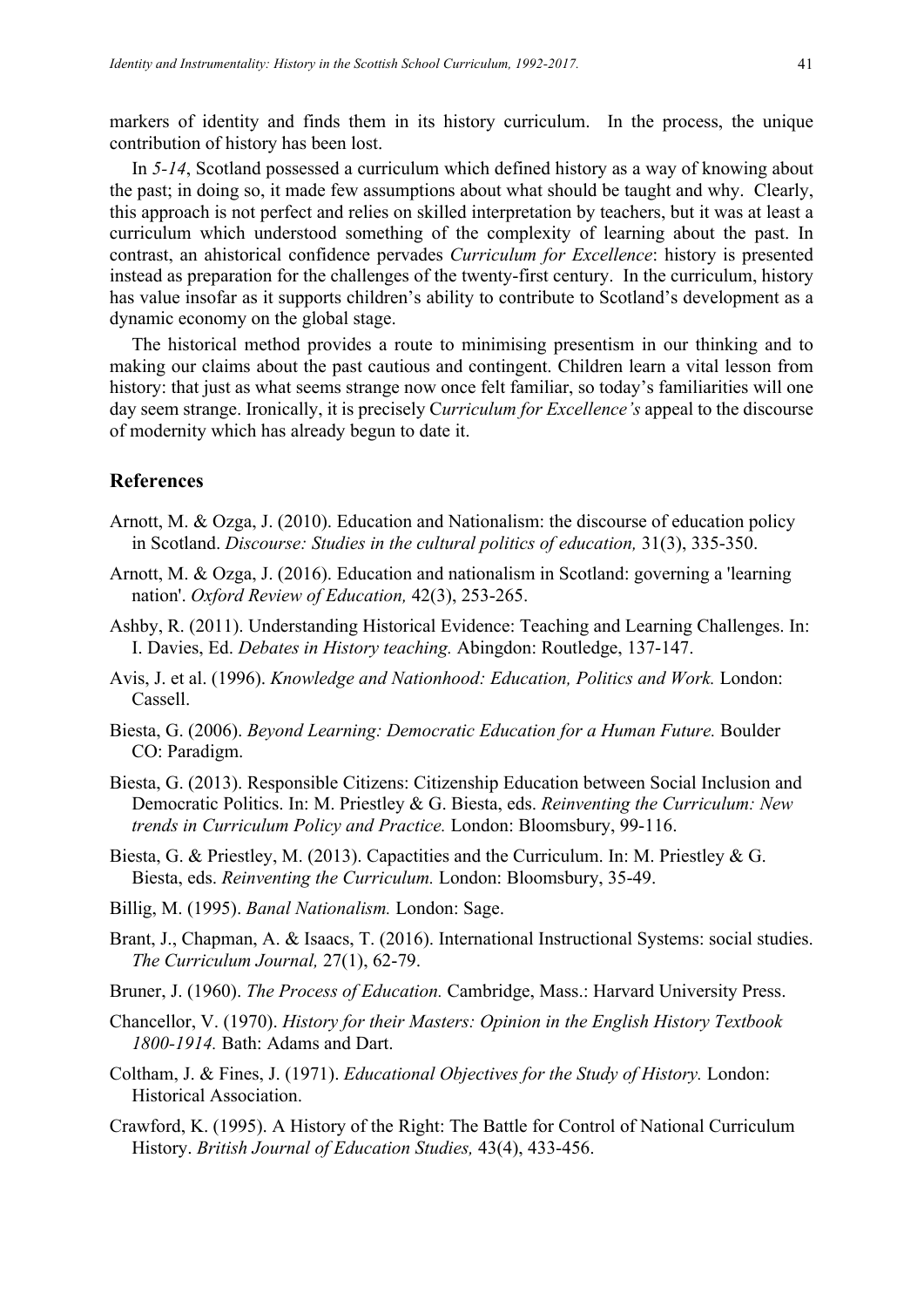- Davie, G. (1961). *The Democratic Intellect: Scotland and her universities in the Nineteenth Century.* Edinburgh: Edinburgh University Press.
- Department for Education,. (2013). *Proposed Programmes of Study for 2014 National Curriculum,* London: Crown Copyright.
- Green, A. (1992). *Education and State Formation* (1<sup>st</sup> ed.). London: MacMillan.
- Green, A. (1997). *Education, Globalisation and the Nation State.* Basingstoke: Macmillan.
- Haenen, J. & Schrijnemakers, H. (2000). Suffrage, feudal, democracy, treaty… history's building blocks: learning to teach historical concepts. *Teaching History, 98*, 22-29.
- Hallam, R. (1970). Piaget and Thinking in History. In: M. Ballard, ed. *New Movements in the Study and Teaching of History.* London: Temple Smith, 162-178.
- Hansen, J. (2012). De-nationalize history and what have we done?. In: M. Carretero, M. Asensio & M. Rodriguez-Moneo, eds. *History Education and the Construction of National identities.* Charlotte, NC: Information Age, 17-31.
- Hearn, J. (2000). *Claiming Scotland: National identity and Liberal Culture.* Edinburgh: Polygon.
- Henry, S. (2006). 'Bruce! You're History.' The Place of History in the Scottish Curriculum. *Teaching History,122*, 34-36.
- Hillis, P. (2010). The position of history education in Scottish schools. *Curriculum Journal, 21*(2), 141-160.
- Hyslop, F. (2008). Learning about Scotland's past will help to shape our future. *The Scotsman*, 20 January, Retrieved from: http://www.scotsman.com/news/learning-about-scotland-spast-will-help-to-shape-our-future-1-1074700 Accessed [6th May 2016].
- Kirk, G. & Glaister, R. (1994). *5-14: Scotland's National Curriculum.* Edinburgh: Scottish Academic Press.
- Lévesque, S. (2008). *Thinking Historically: Educating Students for the Twenty-First Century.*  Toronto: Toronto University Press.
- Levesque, S. (2017). History as a 'GPS': On the uses of historical narrative for French Canadian students' life orientation and identity. *London Review of Education,* 15(2), 227- 242.
- Lomas, T. (1990). *Teaching and Assessing Historical Understanding.* London: The Historical Association.
- Lowenthal, D. (1996). *The Heritage Crusade and the Spoils of History.* London: Viking.
- LTS,. (2000). *The Structure and Balance of the Curriculum: 5-14 Guidelines.* Edinburgh: Learning and Teaching Scotland.
- MacDonald, A. (1994). 5-14: Themes and Subjects. In G. Kirk & R. Glaister (Eds.), *5-14 Scotland's National Curriculum.* Edinburgh: Scottish Academic Press, 50-68.
- McCrone, D. (1992). *Understanding Scotland: the sociology of a stateless nation.* London: Routledge.
- McCrone, D. (1997). Scotland The Brand: Heritage, Identity and Ethnicity. In R. Jackson & S. Wood (Eds.), *Images of Scotland.* Dundee: Northern College, 43-54.
- McGonigle, J. (1999). An Integrated or Discrete Approach. In P. Hillis (Ed.), *History Education in Scotland.* Edinburgh: John Donald, 157-169.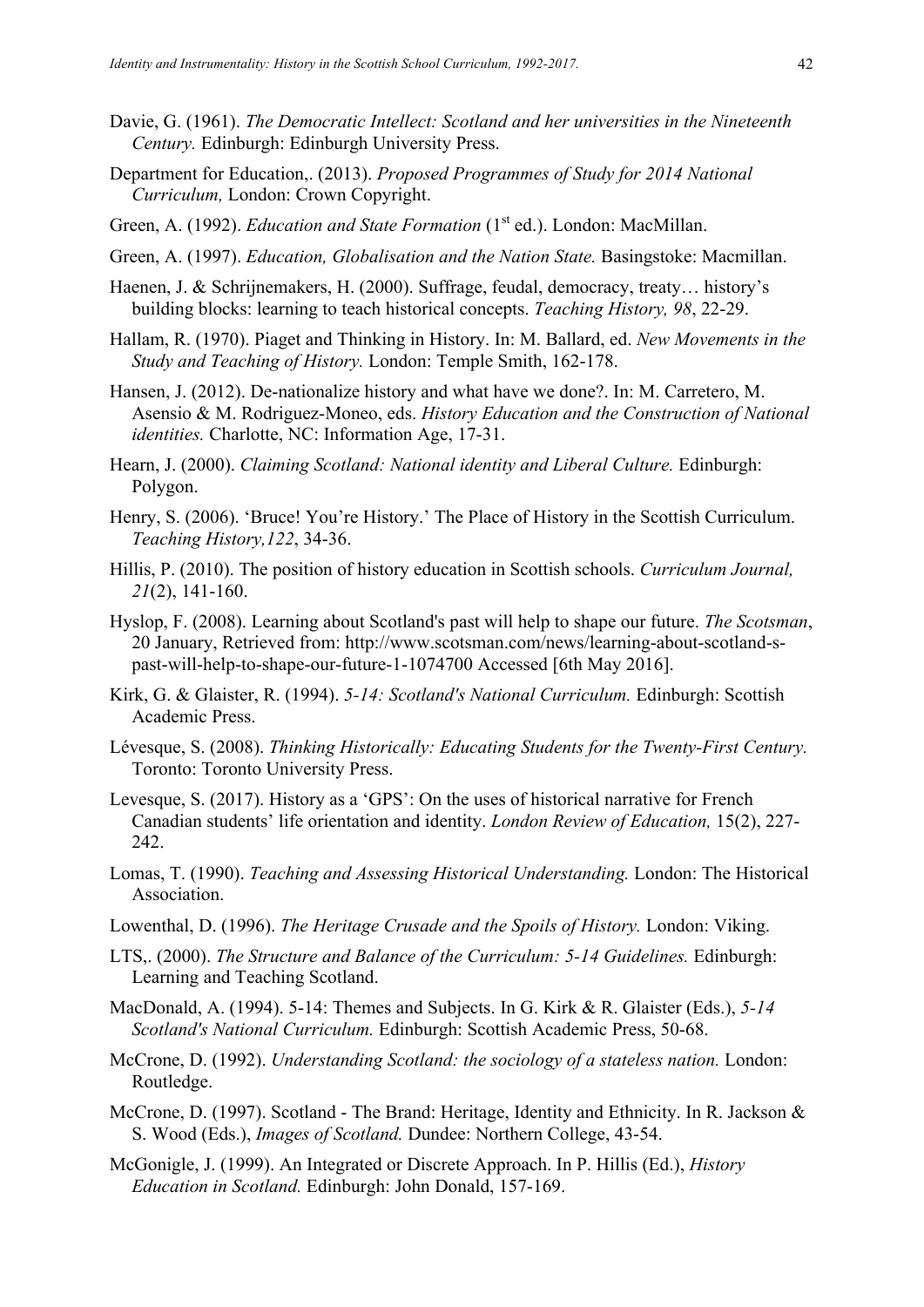- McLennan, N. (2013). History Education. In T. Bryce, W. Humes, D. Gillies & A. Kennedy, (Eds.), *Scottish Education: Referendum.* Edinburgh: Edinburgh University Press, 573-579.
- Moore, R. & Young, M. (2001). Knowledge and the Curriculum in the Sociology of Education: Towards a Reconceptualisation. *British Journal of Sociology of Education, 22*(4), 445-461.
- Munn, J. (1977). *The structure of the curriculum in the 3rd and 4th years of secondary school.* Edinburgh: HMSO.
- Munn, P., Stead, J., McLeod, G., Brown, J., Cowie, M., McClusky, G., Pirrie, A., & Scott, J. (2004). Schools for the 21st Century: The National Debate on Education in Scotland. *Research Papers in Education, 19*(4), 433-454.
- Nairn, T. (1995). Upper and Lower Cases. *London Review of Books, 17*(16), 14-18.
- National Curriculum History Working Group. (1990). *Final Report.* London: Department of Education and Science and the Welsh Office.
- Ormond, B. (2016). Curriculum Decisions the challenges of teacher autonomy over knowledge selection for history. *Journal of Curriculum Studies, 49*(5), 599-619.
- Osborne, K. (1991). *Teaching for Democratic Citizenship.* Toronto: Our Schools, Our selves.
- Osborne, K. (2004). History and Social Studies: Partners or Rivals. In A. Sears & I. Wright (Eds.), *Challenges and Prospects for Canadian Social Studies.* Vancouver: Pacific Educational Press, 73-89.
- Ozga, J. & Lingard, B. (2007). The emergence of a global education policy field. In B. Lingard & J. Ozga (Eds.), *The Routledge Reader in education policy and politics.* London: Routledge, 65-83.
- Paterson, L., Brown, A., Curtice, J., Hinds, K., & McCrone, D. (2001). *New Scotland, new politics?.* Edinburgh: Polygon.
- Peterkin, T. (2009). Field Trips spark new Battle of Bannockburn. *The Scotsman*, 9 September, Retrieved from: http://www.scotsman.com/news/field-trips-spark-new-battleof-bannockburn-1-774157 Accessed [16 May 2016].
- Phillips, R. (1998). *History Teaching, Nationhood and the State.* London: Cassell.
- Phillips, R., Goalen, P., McCully, A. & Wood, S. (1999). Four Histories, One Nation? History teaching, nationhood and a British identity. *Compare: A journal of Comparative and Internaional Education, 29*(2), 153-169.
- Priestley, M. (2002). Global Discourses and national reconstruction: the impact of globalization on curriculum policy. *Curriculum Journal, 13*(1), 121-138.
- Priestley, M. (2011). Whatever happened to curriculum theory? Critical realism and curriculum change. *Pedagogy, Culture and Society, 2*, 221-237.
- Priestley, M. & Biesta, G. (2013). *Reinventing the Curriculum: new trends in curriculum policy and practice.* London: Bloomsbury.
- Priestley, M. & Humes, W. (2010). The Development of Scotland's Curriculum for Excellence: Amnesia and deja vu. *Oxford Review of Education, 36*(3), 345-361.
- Priestley, M. & Minty, S. (2013). Curriculum for Excellence: 'A brilliant idea, but…'. *Scottish Educational Review, 45*(1), 39-52.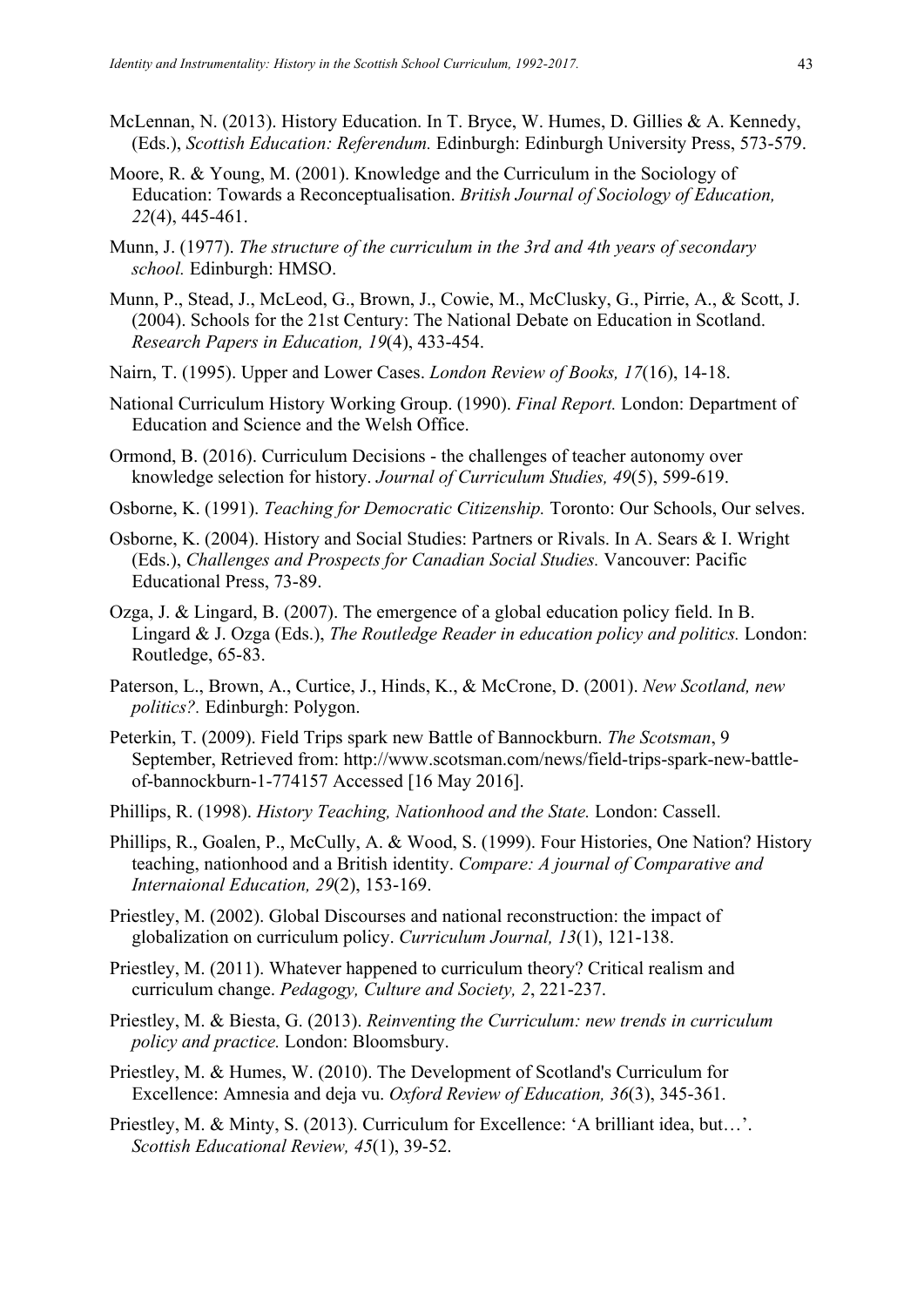- Rogers, P. (1979). *The New History Theory into Practice* (1<sup>st</sup> ed.), London: The Historical Association.
- Sant, E. (2015). How do Catalan students narrate the history of Catalonia? *McGill Journal of Education, 50*(2/3), 389-412.
- SCCC. (1998). *Scottish History in the Curriculum.* Dundee: Scottish Consultative Council on the Curriculum.
- Schools' History Project. (1976). *A New Look at History.* Edinburgh: Homes MacDougall.
- Scotcen. (2016). *Scottish Social Attitudes Survey: From Indyref1 to Indyref2? The State of Nationalism in Scotland,* Retrieved from: http://natcen.ac.uk/media/1361407/ssa16-2fr8m-1ndyref-2-1ndyr8f-tw0-two.pdf. [Accessed 24th May 2017]
- Scottish Executive. (2002). *The National Debate on Education: Briefing Pack,*  http://www.gov.scot/Resource/Doc/158359/0042897.pdf [Accessed 5th May 2016]: Scottish Executive.
- Scottish Executive. (2003). *Educating for Excellence: Choice and Opportunity.* Edinburgh: Scottish Executive.
- Scottish Executive. (2004). *A curriculum for excellence – The curriculum review group.*  Edinburgh: Scottish Executive
- Scottish Government. (2006b). *Building the Curriculum 1.* Retrieved from: http://www.educationscotland.gov.uk/Images/building\_curriculum1\_tcm4-383389.pdf. [Accessed 11th September 2015]
- Scottish Government. (2006). *Social Studies: Principles and Practice,* Retrieved from: http://www.educationscotland.gov.uk/learningandteaching/curriculumareas/socialstudies/p rinciplesandpractice/index.asp [Accessed 29th September 2015]

Scottish Government (2008). *Building the Curriculum 3.* Edinburgh: Scottish Government.

- Seixas, P. (1996). Conceptualizing the growth of historical understanding. In D. Olson & N. Torrance (Eds.), *The Handbook of Education and Human Development.* Oxford: Blackwell, 765-83.
- Seixas, P. (2000). Schweigen! die Kinder! or, Does Post-Modern History Have a Place in Schools. In P. Stearns, P. Seixas & S. Wineberg (Eds.), *Knowing, Teaching and Learning History.* New York: New York Univeristy Press, 19-37.
- Seixas, P. & Peck, C. (2004). Teaching Historical Thinking. In A. Sears & I. Wright (Eds.), *Challenges and Prospects for Canadian Social Studies.* Vancouver: Pacific Educational Press, 109-17.
- Slater, J. (1995). *Teaching History in the New Europe.* London: Cassell.
- Smith, J. (2016). What remains of History? Historical Epistemology and Historical Understanding in Scotland's Curriculum for Excellence. *The Curriculum Journal 27*(4), 500-517*.*
- Smout, T. (1994). Perspectives on the Scottish Identity. *Scottish Affairs 6*, 101-113.
- SOED. (1993). *National Guidelines: Environmental Studies 5-14.* Edinburgh: Scottish Office Education Department.
- Trevor-Roper, H. (2008). *The Invention of Scotland: Myth and History.* Cambridge: Cambridge University Press.